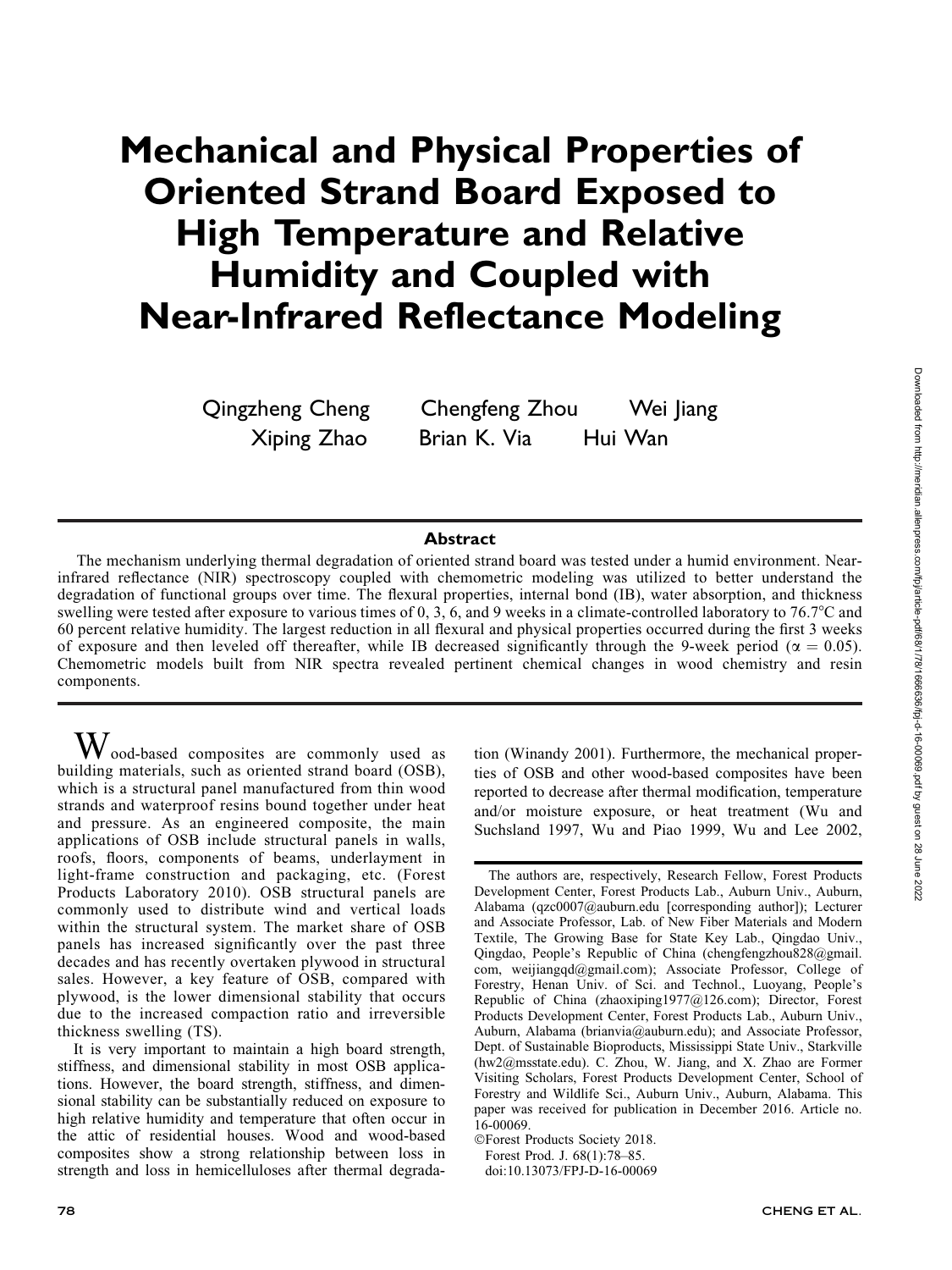Moya et al. 2009, Aro et al. 2014). When OSB is exposed to liquid water or high atmospheric relative humidity, the edges can swell, opening up the void space and accelerating further water absorption (WA) (Evans et al. 2013).

WA and TS in wood composites can be influenced by many factors, such as relative humidity, moisture content, and density. The TS and WA of OSB samples over time can be exacerbated when exposed to high temperatures and relative humidity, even after being sealed with paint or stain, which acts to retard the rate of absorption (Garay et al. 2009). Two face regions of OSB samples were responsible for more of the WA in the product, meaning that the highdensity face layers can cause increased WA (Xu et al. 1996). More research focused on the effects of moisture change on the strength and dimensional stability of wood-based composites has been reported (Wu and Suchsland 1997). All of this research investigated the changes in stability and strength in response to different moisture levels. However, there is little reference to the mechanism of stability and strength changes at the molecular level for commercial OSB.

Near-infrared reflectance (NIR) spectroscopy is an emerging method that can be used to assess the mechanical, physical, or energy properties of the composite material as a function of changes in the molecular structure (Via et al. 2003, So et al. 2004, Via 2010). The most common mechanical property successfully modeled from NIR spectra for wood composites includes bending strength (modulus of rupture [MOR]) and stiffness (modulus of elasticity [MOE]) of small clear wood beams and flakes (Kohan et al. 2012). For solid wood, the prediction of mechanical properties could be attributed to the association between wood chemistry and strength. Via et al. (2009) found some wavelengths in the NIR region to be associated with the fundamental chemical components of wood, which have a certain relationship with the mechanical properties. For example, the most important characteristics to contribute to strength and stiffness are density and microfibril orientation. Also, the relative amount of lignin, cellulose, and hemicellulose determines cell wall density and the ability to transfer stresses between polymers within the cell wall coupled with changes in cell wall density. Although OSB is more complex than solid wood because of the chemical and macroproperties of the biomass, additives, and adhesives, NIR has still been shown to be a unique analytical tool. For example, phenol-formaldehyde–associated wavelengths could be partitioned from wood chemistry–associated wavelengths using principal component (PC) analysis and a multiple linear PC model for the prediction of OSB concentrated static load due to variation in resin loading and wood chemistry functionality (Via 2013).

Therefore, the objectives of this study were to investigate the mechanical and physical property changes of a commercial OSB treated at high temperature and humidity for up to 9 weeks in a climate-controlled laboratory, coupled with the use of NIR models to probe the chemical changes that corresponded with a reduction in bending strength, IB, WA, and TS with severity of exposure.

#### Materials and Methods

#### Materials

Two 1.22 by 2.44-m (4 by 8-ft) commercial OSB panels were purchased from a local supplier. The APA–The Engineered Wood Association panel grade was rated Sheathing and board classification was Exposure 1. The OSB nominal thickness was 11.1 mm (7/16 in.).

#### Specimen preparation

Three groups of specimens (flexure, internal bond [IB], and WA and TS) were randomly cut from the two OSB panels. Four treatments were 0 (as control), 3, 6, and 9 weeks. The duplicates for each treatment, dimensions, and standards referenced to test the three group specimens are shown in Table 1.

# Treatment in the climate-controlled laboratory

The specimens were put in the climate chamber (Parameter Generation and Control, Inc., Black Mountain, North Carolina, USA) for treatments of 3, 6, and 9 weeks, respectively, after their weights and dimensions (thickness, width, and length) were measured and recorded. The temperature and relative humidity in the climate-controlled laboratory were set to 76.7°C  $\pm$  1°C and 60 percent relative humidity, respectively, according to ASTM D5516 (ASTM International 2003). After 3, 6, or 9 weeks, the specimens were taken out from the climate-controlled laboratory, respectively, and the weights and dimensions were measured. Before being tested, all specimens were conditioned to constant weight and moisture content in a conditioning chamber maintained at a relative humidity of  $55 \pm 1$ percent and a temperature of  $22.5^{\circ}\text{C} \pm 1^{\circ}\text{C}$ . The colors of OSB samples changed after treatments (Fig. 1).

#### Flexural test

The flexural properties of the OSB specimens were evaluated according to ASTM D3043 Method A—Center-Point Flexure Test using a Zwick-Roell (Einsingen, Germany) load frame equipped with a 10-kN load cell (ASTM International 2011). A support span of 267 mm (10.5 in.) was used. The specimens were tested until rupture occurred in the outer surface of the composite specimens. A crosshead speed of 7.87 mm/min (0.31 in./min) was used. The four group specimens with treatments of 0, 3, 6, and 9 weeks were tested, respectively, after treated as described above. The bending MOR and MOE were calculated and compared.

#### IB test

The Zwick-Roell testing machine was also used to test the IB property of four group OSB specimens with treatments of 0, 3, 6, and 9 weeks. Based on ASTM D1037 (ASTM International 2012), a crosshead speed of 0.89 mm/min

Table 1.—The duplicates, dimensions, and corresponding<br>standards of the three group specimens.<sup>a</sup> standards of the three group specimens.

|                                                    |                           | Test group                          |                                       |  |
|----------------------------------------------------|---------------------------|-------------------------------------|---------------------------------------|--|
|                                                    | Flexure                   | ΙB                                  | WA and TS                             |  |
| Duplicate                                          | o                         |                                     |                                       |  |
| Length $\times$ width (mm)<br><b>ASTM</b> standard | $114 \times 354$<br>D3043 | $50 \times 50$<br>D <sub>1037</sub> | $152 \times 152$<br>D <sub>1037</sub> |  |

 $a$  IB = internal bond; WA = water absorption; TS = thickness swelling.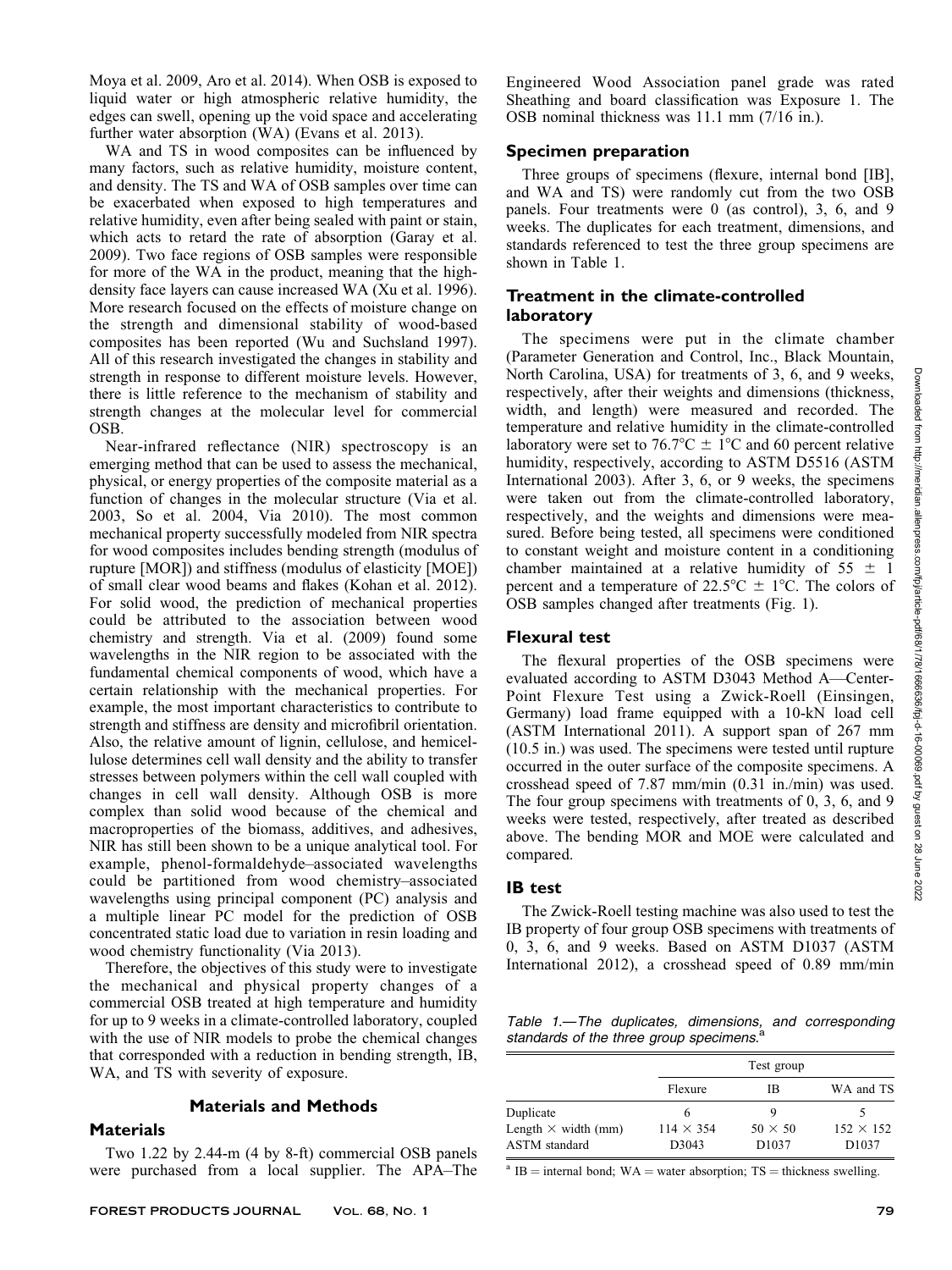

Figure 1.—Oriented strand board samples before and after different treatment times.

(0.035 in./min) was used. The specimens were tested until rupture occurred in the inner layers of the OSB specimens.

# WA and TS tests

The WA and TS specimens were tested by the method A (2 plus 22-h submersion period) described in ASTM D1037 (ASTM International 2012). Briefly, the specimens were submerged horizontally under 25 mm of distilled water maintained at a temperature of  $20^{\circ}$ C  $\pm$  1°C after the four group specimens with treatments of 0, 3, 6, and 9 weeks were conditioned. After a 2-hour submersion, the weights were measured, and the thicknesses were determined by measuring four points midway along each side 25 mm in from the edge of the specimen. Then the specimens were submerged for an additional period of 22 hours, and the above weighing and measuring procedure was repeated. The WA was calculated by weight-based and volume-based methods.

# Data analysis

The data of bending MOR and MOE, IB, and WA and TS of the four group specimens with treatments of 0, 3, 6, and 9 weeks were analyzed using the SAS program (version 9.4). Analysis of variance ( $\alpha = 0.05$  and/or 0.25) was used to examine differences between the four treatments. Multiple comparisons by  $t$  tests (least significant difference tests) were used to detect the overall significant differences of the influences of the treatments on the mechanical and physical properties of OSB samples.

# NIR modeling for bending and IB tests

The PerkinElmer 400 FTIR/FT-NIR spectrometer was utilized to collect the spectra of the OSB samples after bending (scanned the panel surfaces) and IB (scanned the fractured surfaces of the broken IB samples) tests. The NIR spectrum covered a range of 10,000 to  $4,000 \text{ cm}^{-1}$  with a spectral resolution of  $4 \text{ cm}^{-1}$ . Each spectrum was collected from an average of 32 scans. Spectrum Quant + software was used for model construction. Principal component regression (PCR) was the statistical method used to build NIR models.

# Results and Discussion

#### Flexural properties

The MOE and MOR of the OSB specimens are summarized in Figure 2. After a 3-week treatment, the



Figure 2.—Modulus of elasticity (MOE) and modulus of rupture (MOR) of oriented strand board with treatment time.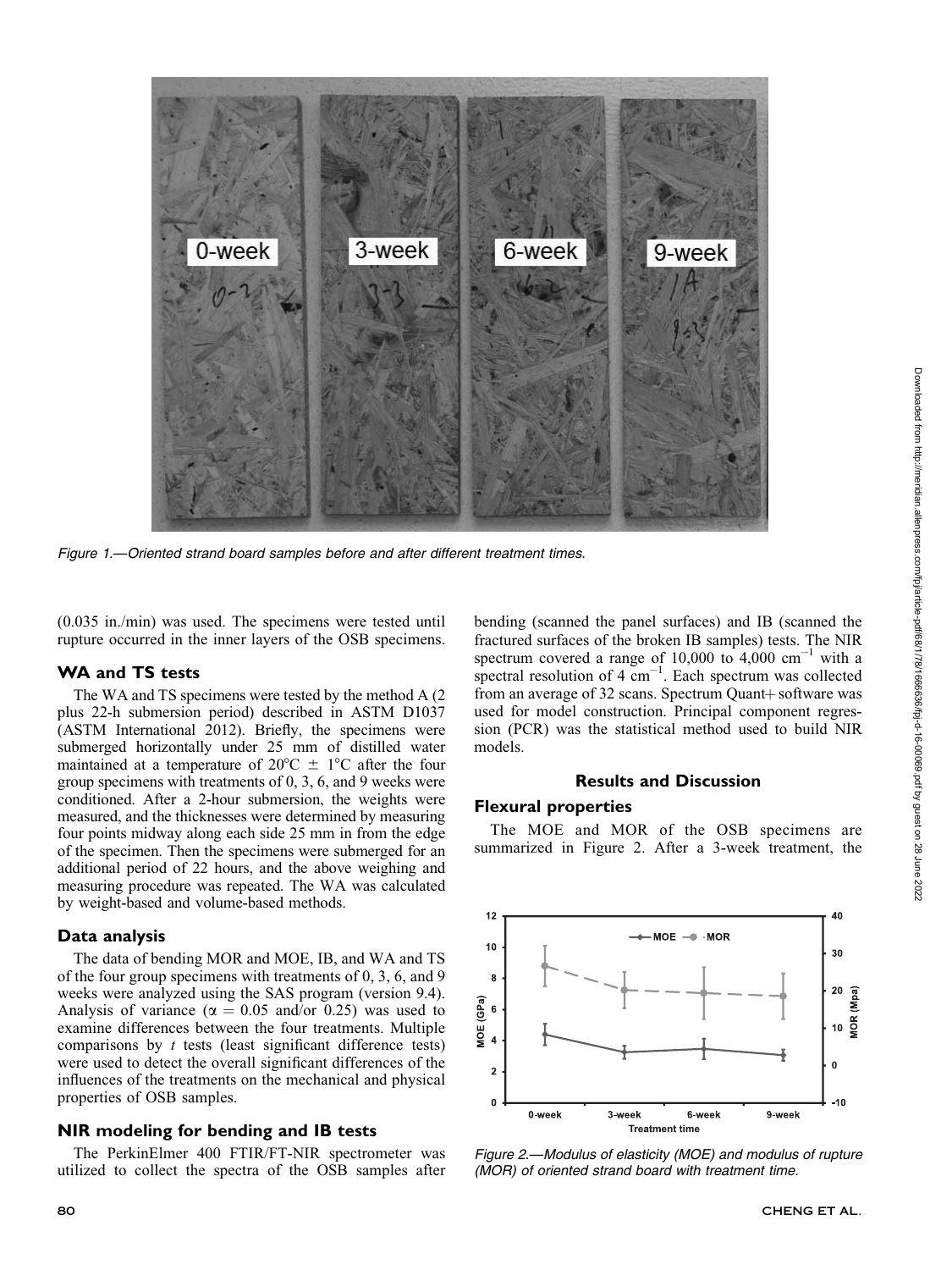MOE and MOR decreased 26 and 24 percent, respectively. Both MOE and MOR were decreasing along with the increasing time. Tests for significance from the statistical analysis of variance (least significant difference tests) for all mechanical and physical properties are shown in Table 2. The treated samples had significantly lower mechanical properties when compared with the controls. This may be attributable to the heat and humidity exposure that degraded the wood components and decreased the bonding between the wood and adhesive (Wu and Lee 2002). Both the MOR and the MOE of the treated specimens decreased significantly after 3-week heat and humidity treatments ( $P < 0.05$ ; Table 2). However, there were no significant differences among 3, 6, and 9 weeks for both MOR and MOE ( $P >$ 0.05; Table 2), indicating that the OSB mechanical properties lost were mainly during the first 3 weeks of treatment.

# Internal bond

The IB of the OSB specimens did not change much (not significant,  $P = 0.889$ ; Table 2) after a 3-week treatment, as shown in Figure 3. This may be because of the insulated effect of the OSB surface on the core, which did not see much reduction in bonding strength after 3 weeks of duration. Along with the treatment time increasing, the IB decreased 31.8 percent (not significant,  $P = 0.101$  for  $\alpha$  $= 0.05$ , but significant for  $\alpha = 0.25$ ) and 44.7 percent (significant,  $P = 0.031$ ) after 6 and 9 weeks of treatments, respectively. There were no significant differences



Figure 3.—Internal bond of oriented strand board with treatment time.

between 3 and 6 weeks ( $P = 0.130$  for  $\alpha = 0.05$  but significant for  $\alpha = 0.25$ ) and 6 and 9 weeks ( $P = 0.554$ ), but there were some significant differences between 3 and 9 weeks ( $P = 0.041$ ). Similar results were detected when the IB strength values of laminated panels were found to not be influenced on exposure to water for beyond 24 hours (Hiziroglu 2008). The IB decreased slower than bending strength because the heat and humidity damaged the OSB surface first and the core bonding strength (IB) later due to the fact that transference of heat and moisture in wood strands was relatively slow. The other reason that the IB may have decreased with treatment time is that the IB strength tends to decrease with increased TS (Kojima and Suzuki 2011).

# Water absorption and thickness swelling

Figure 4 summarizes the WA based on volume (VL) or weight (WT) and TS of the control and treated OSB samples after 2 and 24 hours more of water submersion. Generally, both WA and TS increased after hightemperature and high-humidity exposure. Compared with the untreated samples, the increases in both VL- and WTbased WA values at 3, 6, and 9 weeks were significant (P  $<$  0.05; Table 2), except the 2-hour VL- and WT-based WA value between the control and 9 weeks of treatment  $(P = 0.071$  and 0.207, respectively, but they were significant for  $\alpha = 0.25$ . All these indicated that the OSB absorbed more water after heat and high-humidity treatment. However, longer treatment time might decrease the OSB WA because heating wood changes several of its chemical and physical properties (Aro et al. 2014). The changes are caused mainly by thermodegradation of hemicelluloses because the available hydroxyl groups in hemicellulose have the most significant effect on relationship between wood and water. The heat treatment lowers water uptake, and the wood cell wall absorbs less water because of the decrease in the amount of hydroxyl groups (Inoue et al. 1993). Among the 3-, 6-, and 9-week treatments, there were no significant differences for WA values of 2 and 24 hours of soaking (Table 2), except the VL- and WT-based WA values of 2 hours between the 3 and 9-week treatments ( $P = 0.005$  and 0.018, respective- $1y)$ .

For the TS (Fig. 4), it increased 77, 77, and 47 percent for the 2-hour soaking and 107, 115, and 116 percent for the 24-hour soaking after the 3-, 6-, and 9-week treatments, respectively ( $\alpha = 0.05$ ; Table 2). Among the 3-, 6-, and 9week–treated OSB samples, there were no significant

Table 2.-P values from t tests (least significant difference test) for bending MOR and MOE, IB, WA, and TS.<sup>a</sup>

|                    | Bending    |            |        | WA: volume |        | WA: weight |        | <b>TS</b>  |            |
|--------------------|------------|------------|--------|------------|--------|------------|--------|------------|------------|
| Treatment (wk)     | <b>MOE</b> | <b>MOR</b> | IB     | 2 h        | 24 h   | 2 h        | 24 h   | 2 h        | 24 h       |
| $0 \text{ vs. } 3$ | 0.0023     | 0.0462     | 0.8891 | < 0.0001   | 0.0006 | 0.0007     | 0.0032 | < 0.0001   | $<$ 0.0001 |
| $0 \text{ vs. } 6$ | 0.0062     | 0.0180     | 0.1008 | 0.0014     | 0.0021 | 0.0118     | 0.0112 | $<$ 0.0001 | $<$ 0.0001 |
| $0 \text{ vs. } 9$ | 0.0004     | 0.0110     | 0.0309 | 0.0710     | 0.0024 | 0.2068     | 0.0139 | 0.0072     | $<$ 0.0001 |
| $3 \text{ vs. } 6$ | 0.6715     | 0.6569     | 0.1299 | 0.1245     | 0.5218 | 0.1959     | 0.5503 | 0.9573     | 0.5145     |
| $3 \text{ vs. } 9$ | 0.4372     | 0.5066     | 0.0413 | 0.0052     | 0.6515 | 0.0179     | 0.6129 | 0.0752     | 0.4727     |
| 6 vs. 9            | 0.2355     | 0.8239     | 0.5544 | 0.1031     | 0.8770 | 0.1873     | 0.9534 | 0.0836     | 0.9172     |

<sup>a</sup> Bold numbers mean significant at  $\alpha = 0.05$ , and italic bold numbers mean significant at  $\alpha = 0.25$ . MOE = modulus of elasticity; MOR = modulus of rupture;  $IB =$  internal bond;  $WA =$  water absorption;  $TS =$  thickness swelling.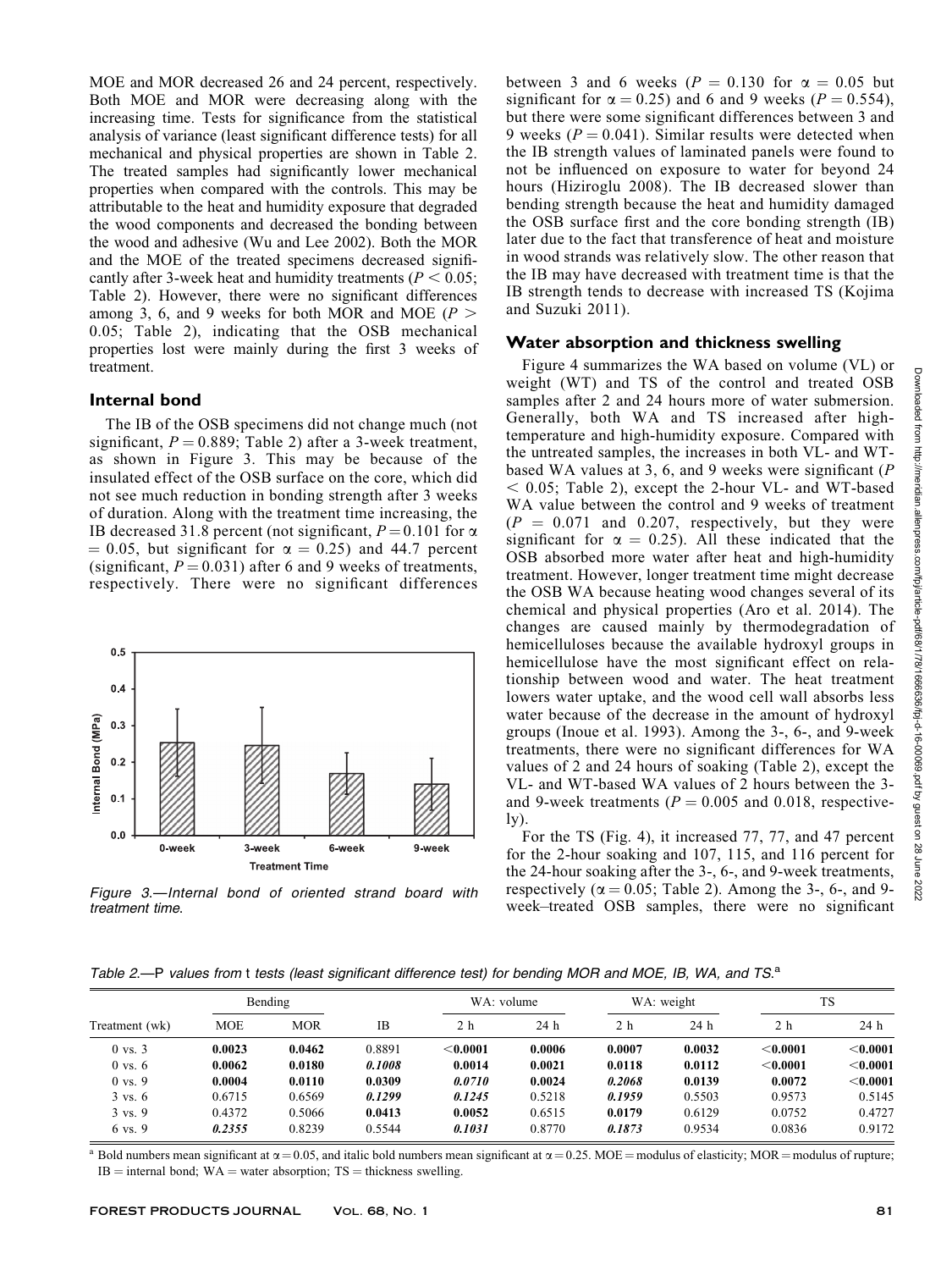

Figure 4.—Water absorption (WA) and thickness swelling (TS) of the control and treated oriented strand board samples after 2 and 24 hours of submersion.  $VL =$  volume;  $WT =$  weight.

differences for TS between the treatments (Table 2). This indicated that most of the TS happened during the first 3 weeks of treatment. A longer treatment time decreased the OSB TS of the 2-hour soaking. It is probably because heat treatment lowers water uptake and the wood cell wall absorbs less water owing to the decrease in the amount of wood hydroxyl groups of hemicellulose. As a consequence, wood swelling and shrinking are lower. Thus,



Figure 5.—Calibration and validation results of (a) modulus of elasticity, (b) modulus of rupture, and (c) internal bond of four group specimens with treatment of 0, 3, 6, and 9 weeks. NIR = near-infrared reflectance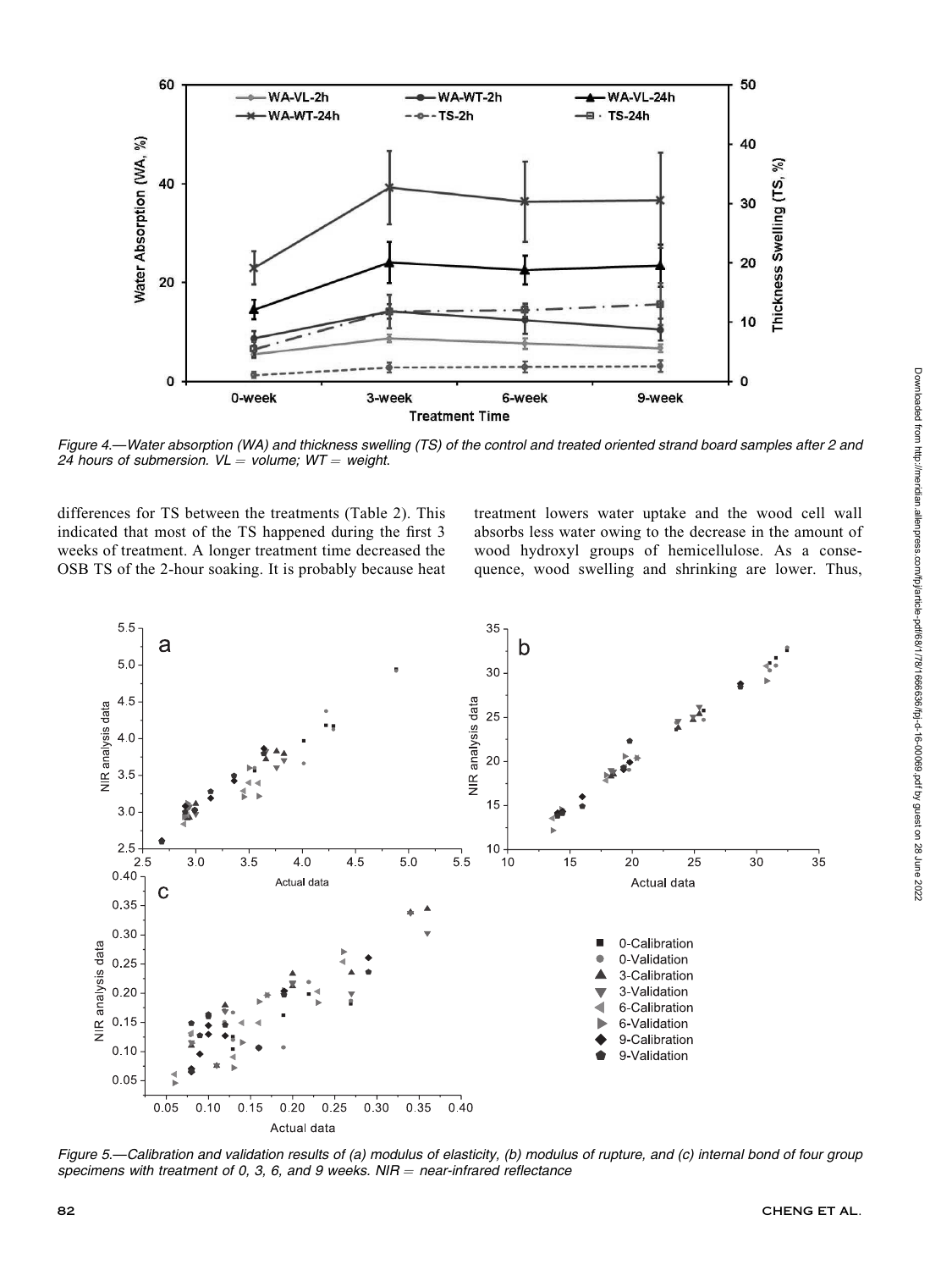increasing treatment time had the tendency to reduce the hygroscopicity and improve the dimensional stability of OSB (Inoue et al. 1993). The 24-hour TS changing trend was similar but much higher compared with that of 2 hours (Fig. 4). It was probably because the 24-hour soak might affect the extractive removal or any other chemical modification in the wood or resin.

# NIR modeling

NIR model was constructed using the NIR spectra coupled with the MOE/MOR data. First, NIR spectra were pretreated using multiplication scattering correction to reduce the noise; then PCR was conducted to construct the NIR model, and the wavenumber ranges were selected based on the spectra loading analysis. The final NIR model was evaluated using the ratio of performance to deviation (RPD).

There was a good relationship between the experiment results and the NIR analysis data, as shown in Figure 5. The results indicated that the MOR had a better linear correlation between calibration data and validation data than MOE and IB. To determine if a model was good for prediction or interpretation, the RPD was used. RPD is a measure of the goodness of fit and is the ratio of the standard error in prediction to the standard deviation of the samples. In this work, the RPDs of MOE and MOR were 1.53 and 1.72, which were close to the rough screening category.

Generally, for NIR to be successful at screening an individual panel, the RPD should be between 1.5 and 2.5 or greater, depending on which study is referenced (Via et al. 2011). However, as Via et al. point out, this is only a model and should not be used to estimate the real strength of panels within a manufacturing process (Via 2013). The RPD values in this study were generally higher than 1.5 with the exception of IB (RPD =  $0.94$ ; Table 3). As such, NIR may be an acceptable tool for the accurate prediction of the mechanical properties of OSB panels in an attic or other high-temperature and high-humidity applications. But perhaps more important, the model can be used to understand the underlying mechanisms behind the reduction in mechanical properties.

The score plots for the first two PCs are shown in Figure 6. There was a good separation of MOE and MOR by different treatment times along PC1, which corresponded well with the above results (Fig. 2), but it became more difficult to distinguish any change in IB after 3 weeks.

As a complex material, OSB can be described as a combination of different kinds and contents of chemical substances and solid materials. Hence, the spectra reflect the energy captured (or reflected) by the chemical bonds from different wood components (cellulose, lignin, hemicellulose, and water) and their interactions. Coefficients by wavenumber for PCR for MOE, MOR, and IB when the first derivative pretreatment was processed are shown in Figure



Figure 6.—Principal component (PC) 1 versus PC2 of (a) modulus of elasticity, (b) modulus of rupture, and (c) internal bond for PCs that had been pretreated with the first derivative.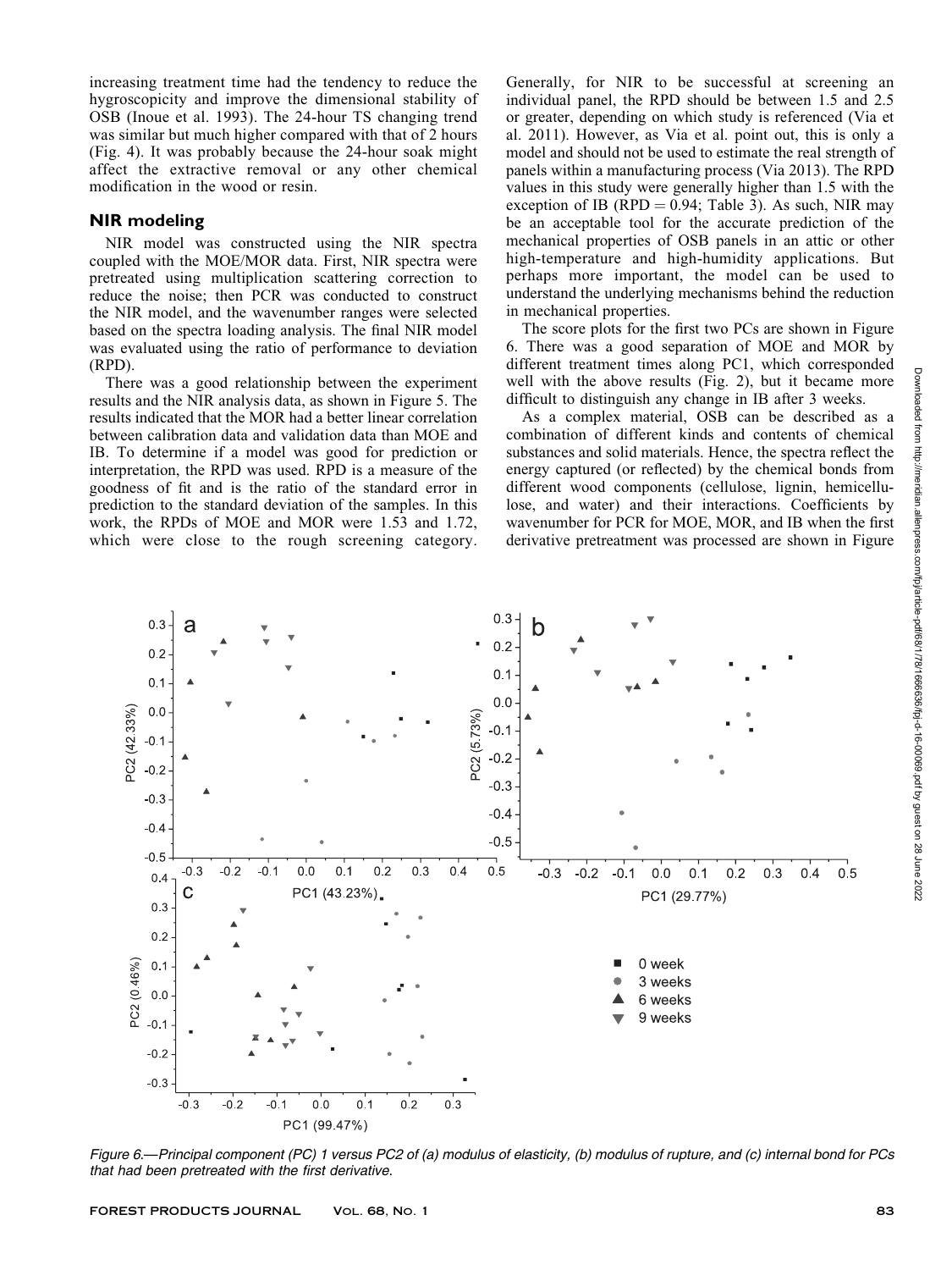Table 3.—Near-infrared reflectance–based multivariate models of MOE, MOR, and IB.<sup>a</sup>

| Properties | Pretreatment     | PCs | <b>RMSECV</b> | $R^2$ | RPD. |
|------------|------------------|-----|---------------|-------|------|
| <b>MOE</b> | First derivative |     | 0.44          | 90.57 | 1.53 |
| <b>MOR</b> | First derivative |     | 3.56          | 97.63 | 1.72 |
| ΙB         | First derivative |     | 010           | 69.43 | 0.94 |

 $a$  PCs = principal components; RMSECV = root mean square error of cross validation;  $RPD =$  ratio of performance to deviation;  $MOE =$  modulus of elasticity;  $MOR =$  modulus of rupture;  $IB =$  internal bond.

7. The assignments of the absorption bands normally associated with chemical components are summarized in Table 4. The NIR spectra collected in this study represented a great variety of interactions of the radiation along the wavenumber range and the properties of the boards. In turn, MOE, MOR, and IB properties were affected by many variables of the production process of the panels, such as the density and composition of panels, the adhesive content, the panel compression ratio, the paraffin content, and the size of the particles reflected in the slenderness index (Via et al. 2011).

Although the feasibility of the NIR spectroscopy has been shown for MOE, MOR, and IB in other investigations (Meder et al. 2002, Kelley et al. 2005), it was still unclear as to how this technique can be used to evaluate the mechanical properties after extensive humidity and temperature exposure. The regression coefficients presented in Figure 6 show that the mechanical properties (MOE, MOR, and IB) are directly linked with the chemical components within the fiber products (Hein et al. 2011).

#### **Conclusions**

The mechanical and physical properties of a commercial OSB were studied after high-temperature and high-humidity treatments in a climate-controlled laboratory with consistent temperature of  $76.7^{\circ}$ C and 60 percent relative humidity. The bending MOR and MOE decreased, while WA and TS increased significantly ( $\alpha$  = 0.05) after 3 weeks of treatments. The IB decreased significantly until after 9 weeks of treatment but could be significant with  $\alpha = 0.25$  after 6 weeks. Also, there were no significant differences with  $\alpha =$ 0.05 among the 3-, 6-, and 9-week treatments for MOR, MOE, and TS. These revealed that most of the OSB property changes occurred in the first 3-week treatment. The NIR models showed that the mechanical properties (MOE, MOR, and IB) were directly linked with chemical components of the wood products. The study is useful to understand the physical



Figure 7.—Coefficients by wavenumber for principal component regression for (a) modulus of elasticity, (b) modulus of rupture, and (c) internal bond when first derivative pretreatment was processed.